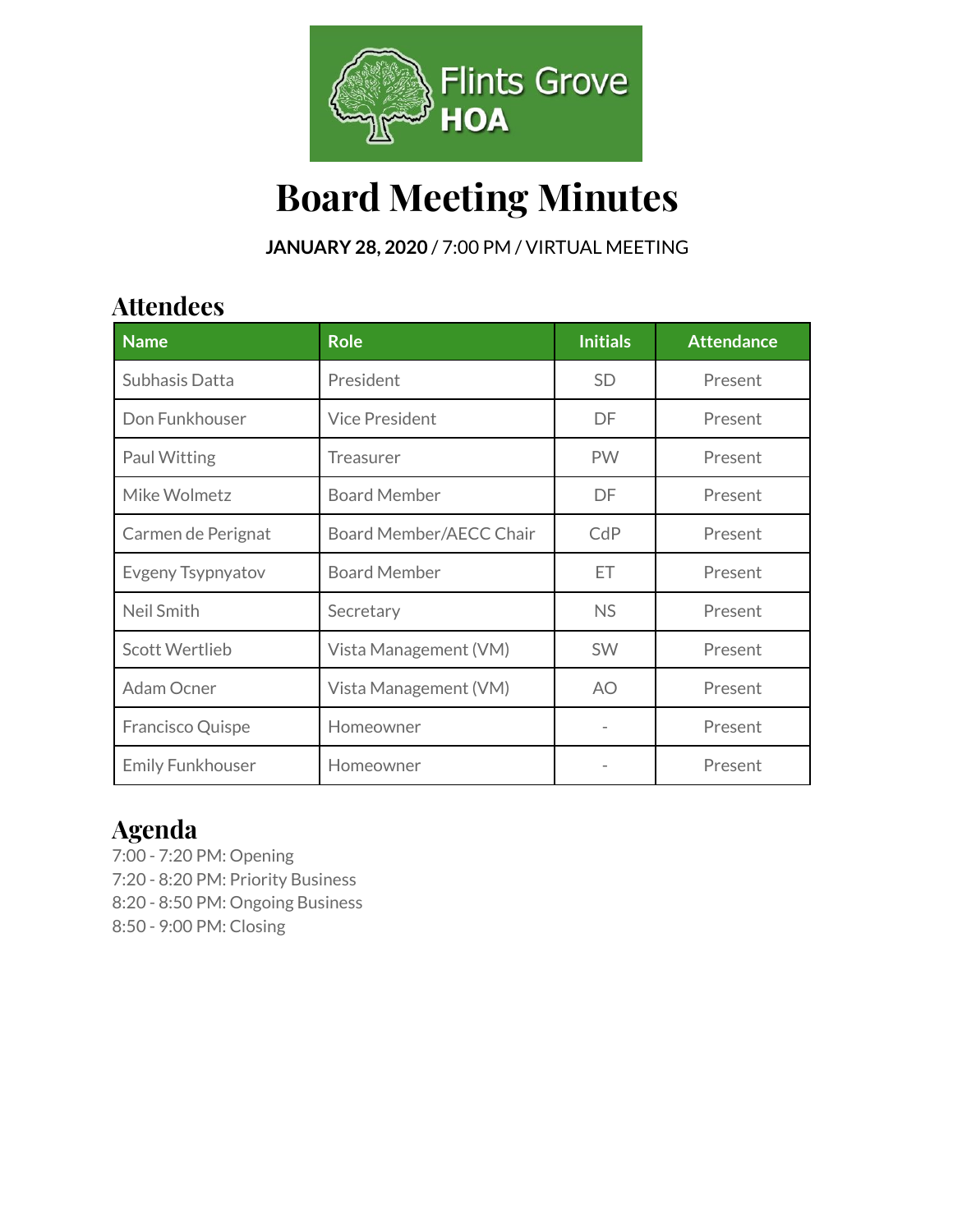### **Notes OPENING**

- Meeting called to order at 7:05pm by Subhasis Datta, President.
- Financials \$24k in the checking account, \$222k reserve and \$54k in the new reserve. \$5k in the operating account.
- Dues: Only 27 units have not yet paid their annual dues.

#### **PRIORITY BUSINESS**

#### **Year End Financial Review**

Information has been sent by Vista to Jim Layton. There are some other items to provide to him but he has enough information to get started on the review.

#### **Allentuck Landscaping**

SW to send the signed contract for the annual landscaping agreement. Clearance of the felled tree has begun in the woods between Flints Grove Drive and Pebble Hill Lane. Other prices to be received for additional items.

#### **Fall Inspection Report**

AECC will convene to determine the best approach to sending the Home Improvement letters.

#### **Townhome Accounting**

Further Board discussion on the current board obligations around townhome accounting. More research will be conducted around this.

#### **Survey Results Discussion**

Over 60 responses were received for the Homeowner Survey. High level results were discussed with an overview of results to be shared in a forthcoming Newsletter.

#### **CLOSING**

- Motion to approve these minutes.
- Meeting adjourned at 8:58pm.